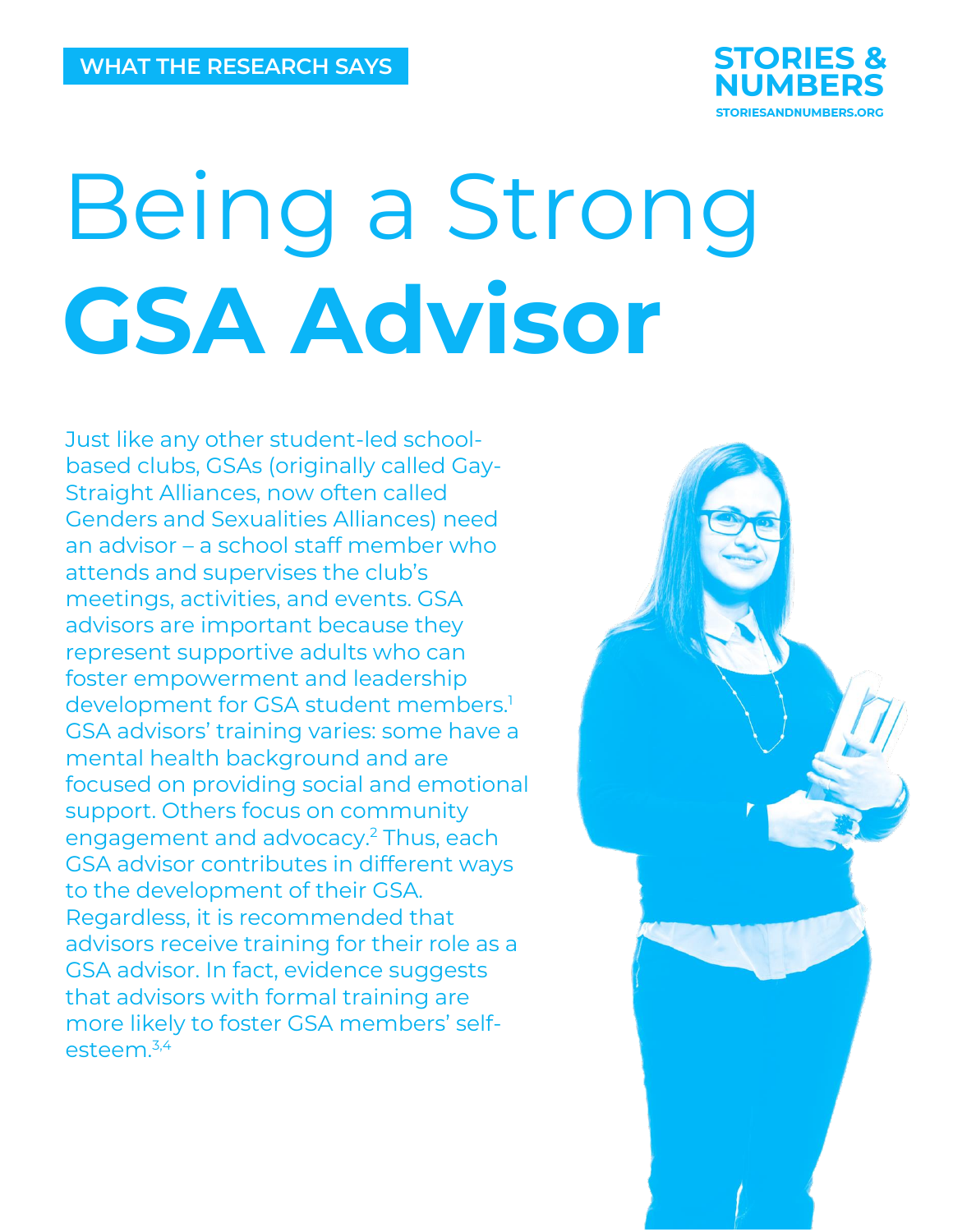

# **What makes an effective GSA advisor?**

The ability of a GSA advisor to advocate for GSAs and GSA members is strongly influenced (and sometimes limited) by community factors (e.g., community resistance), school factors (e.g., lack of support from principals or teachers), and individual factors (e.g., fear of losing their job). 5 However, research suggests that a GSA advisor's level of experience is the most crucial factor for dealing with school dynamics and advocating for LGBTQ youth. In fact, students in GSAs whose advisors served longer report more positive development. 3

## **Studies also suggest that there are several things advisors can do to have a longterm and effective GSA: 3,6,7**



#### **Expand students' knowledge about LGBTQ issues**

GSAs need to be safe spaces to explore current and historical LGBTQ-themed issues. GSA advisors can encourage discussions about LGBTQ rights on a regular basis, and meetings could include conversations about LGBTQ figures in history (i.e., Harvey Milk), historical events (i.e. Stonewall), or other events that are relevant to students. This is important because in some schools, students rarely have opportunities to learn about these topics outside of GSAs.



### **Facilitate student activism**

Some GSAs focus on advocacy more than others. Depending on the school context, GSA advisors may support advocacy activities within their GSAs to take action in school or community projects. National annual events such as the Day of Silence [\(http://www.dayofsilence.org\)](http://www.dayofsilence.org/) and Coming Out Day [\(https://www.hrc.org/resources/national-coming-out-day\)](https://www.hrc.org/resources/national-coming-out-day) are good opportunities for GSA members to raise awareness about LGBTQ issues.

**3**

**4**

#### **Encourage students' reflection on interactions with peers and family**

To make sure that GSAs are supportive of students who are isolated, discriminated against, or victimized, advisors should provide students with a time for self-reflection, and should make sure that students feel free to share both positive and negative events within the GSA (for example, coming out episodes, bullying and rejection experiences, or concerns about the future).

**Respect GSA members and support them to make independent decisions** 

Although advisors need to have an active role within their GSAs by offering ideas and activities, it is important that GSA members exercise autonomy and responsibility during the decision-making processes. In fact, studies have shown that when both advisors and GSA members perceive high levels of control over their GSAs, members reported feeling more able to accomplish their goals.<sup>3</sup>